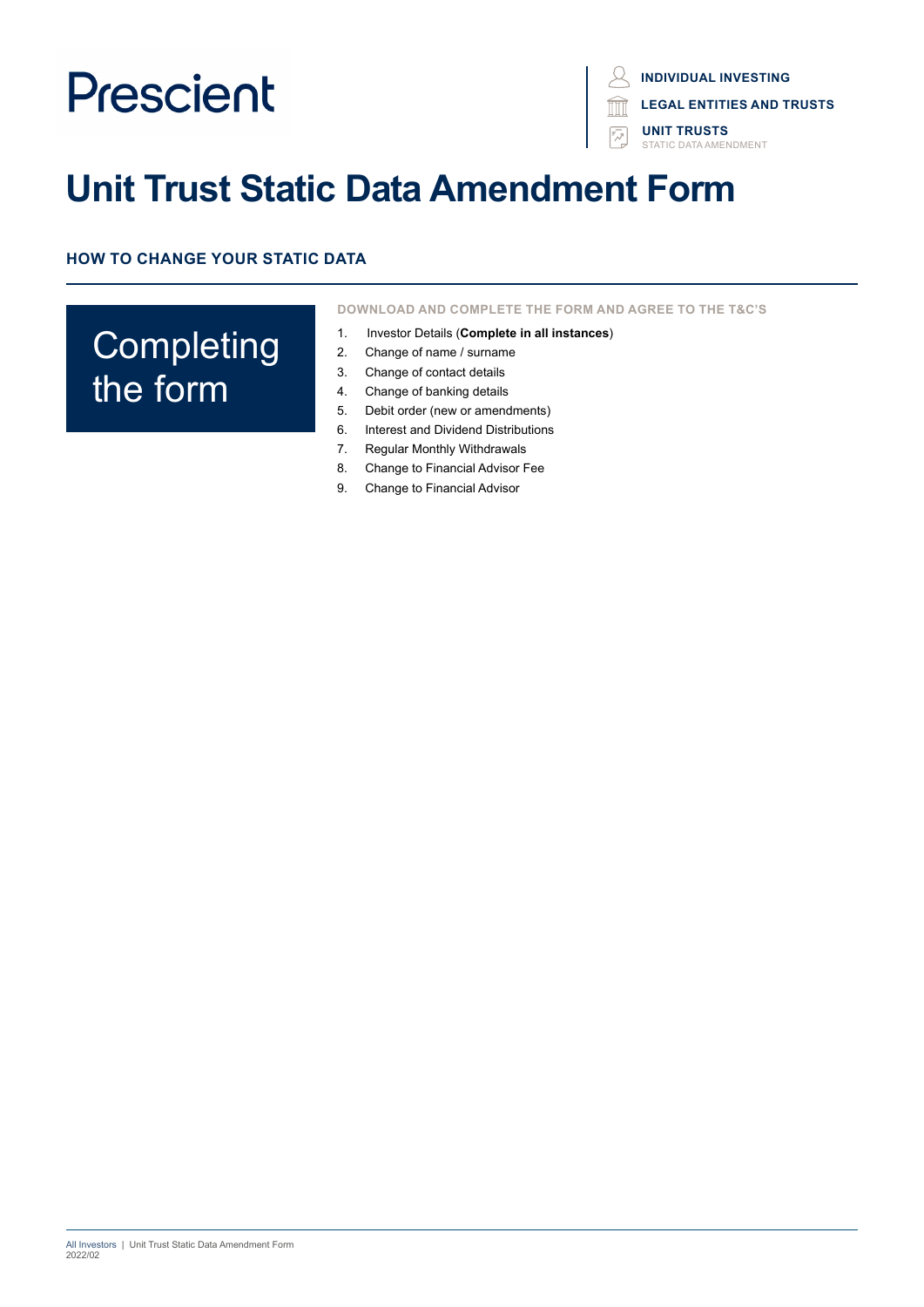**INDIVIDUAL INVESTING**

**LEGAL ENTITIES AND TRUSTS**

**UNIT TRUSTS** STATIC DATA AMENDMENT

# **Unit Trust Static Data Amendment Form**

# **1. INVESTOR DETAILS**

| <b>Client Number</b>                      |  |
|-------------------------------------------|--|
| Names / Entity Name / Co. Registered Name |  |
| ID or Registered Number                   |  |

## **2. CHANGE OF NAME/SURNAME**

*A copy of your new identity document with one specimen signature is required. A copy of the marriage certificate is required, if applicable.*

| Title |  |
|-------|--|
|       |  |

Current name

## **3. CHANGE OF CONTACT DETAILS**

|  |  | A copy of a utility bill (less than 3 months old) must accompany a change of physical address. |
|--|--|------------------------------------------------------------------------------------------------|
|  |  |                                                                                                |

| <b>Physical Address</b> |                                                                                                                                        |                                 |
|-------------------------|----------------------------------------------------------------------------------------------------------------------------------------|---------------------------------|
|                         |                                                                                                                                        | Postal code                     |
| Postal Address          |                                                                                                                                        |                                 |
|                         |                                                                                                                                        | Postal code                     |
| Contact details         | Telephone (H)<br><u> 1980 - Andrea State Barbara, amerikan personal di personal dengan personal dengan personal dengan personal de</u> |                                 |
|                         | Telephone (W)                                                                                                                          | <b>Cell Cell Cell Cell Cell</b> |
| Email                   |                                                                                                                                        |                                 |

### **4. CHANGE OF BANK DETAILS**

#### *Please supply proof of bank account details*

| <b>Name of Account Holder</b> |  |
|-------------------------------|--|
| <b>Bank</b>                   |  |
| <b>Branch Name</b>            |  |
| <b>Branch Code</b>            |  |
| <b>Account Number</b>         |  |
| <b>Account Type</b>           |  |

- The account must be a South African bank account.
- Debit orders and electronic collections will be deducted from this account.
- The onus is on the investor to inform Prescient of any changes to the bank account details.
- No payments will be made into third party bank accounts or credit cards. (i.e. payments will only be made to the bank account in the name of the registered investor).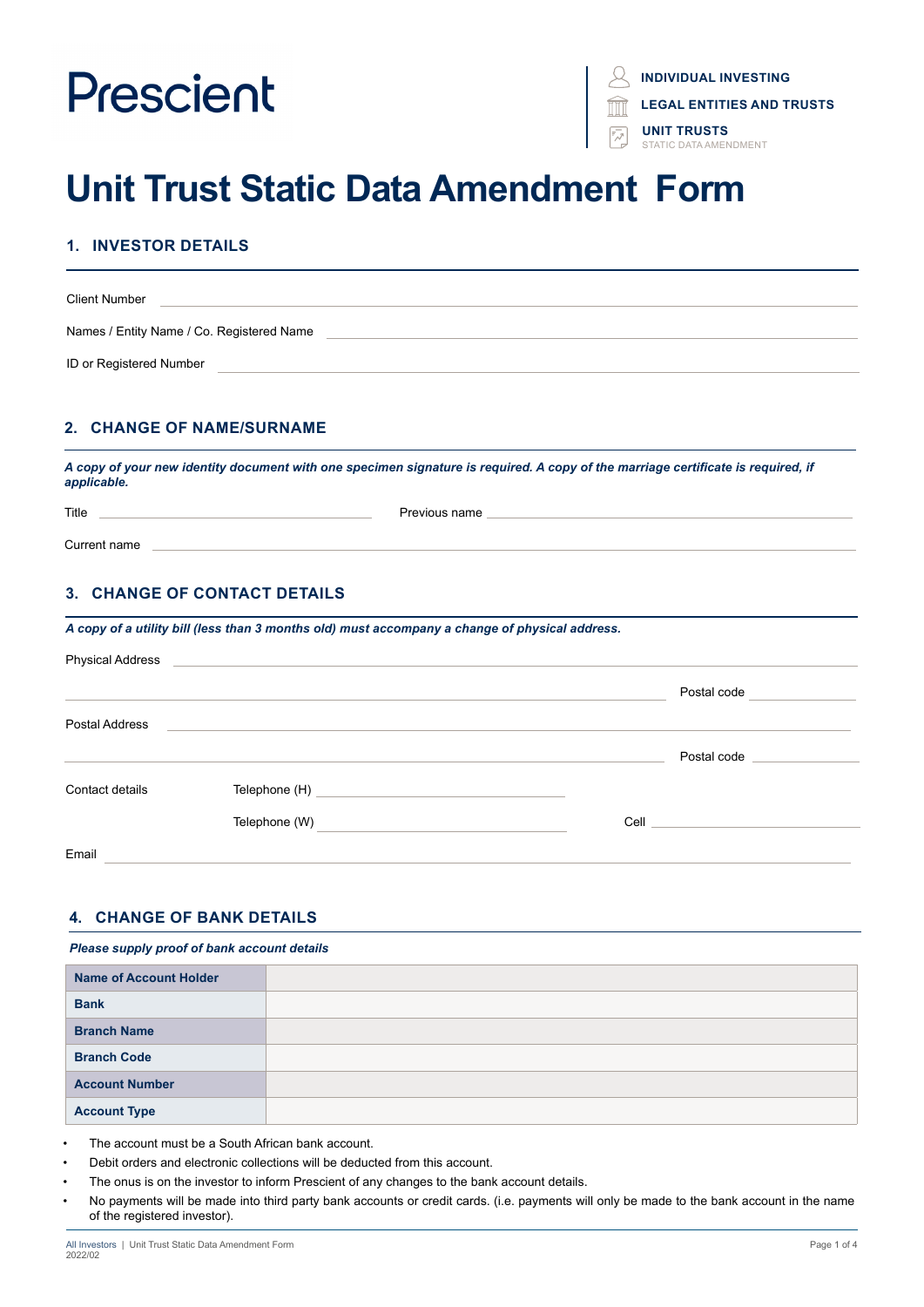**INDIVIDUAL INVESTING**

**LEGAL ENTITIES AND TRUSTS**

**UNIT TRUSTS** STATIC DATA AMENDMENT

#### **5. NEW AND CHANGE OF DEBIT ORDER**

*Please note: we must receive this instruction prior to the 7th day of the month in order for it to be acted upon in the following month.* 

#### **NEW DEBIT ORDER**

| <b>Unit Trust Fund Name</b> | <b>Effective from</b> | <b>Annual</b><br><b>Escalation</b> | <b>Total New Amount</b> |
|-----------------------------|-----------------------|------------------------------------|-------------------------|
|                             |                       |                                    |                         |
|                             |                       |                                    |                         |

#### **CHANGE DEBIT ORDER** *Please note this applies to individual funds, if you have more than one fund please specify separately.*

| <b>Unit Trust Fund Name</b> | <b>Effective from</b> | <b>Existing</b><br><b>Amount</b> | <b>New Amount</b> |
|-----------------------------|-----------------------|----------------------------------|-------------------|
|                             |                       |                                  |                   |
|                             |                       |                                  |                   |
|                             |                       |                                  |                   |

#### **CANCEL DEBIT ORDER**

| <b>Unit Trust Fund Name</b> | <b>Effective from</b> |
|-----------------------------|-----------------------|
|                             |                       |
|                             |                       |

**BANKING DETAILS FOR DEBIT ORDER DEDUCTION/ELECTRONIC COLLECTION (IF DIFFERENT FROM INVESTOR'S BANK DETAILS):**

| <b>Name of Account Holder</b> |  |
|-------------------------------|--|
| <b>Bank</b>                   |  |
| <b>Branch Name</b>            |  |
| <b>Branch Code</b>            |  |
| <b>Account Number</b>         |  |
| <b>Account Type</b>           |  |

#### **Please note: Proof of ID required for account holder**

Signature of Account Holder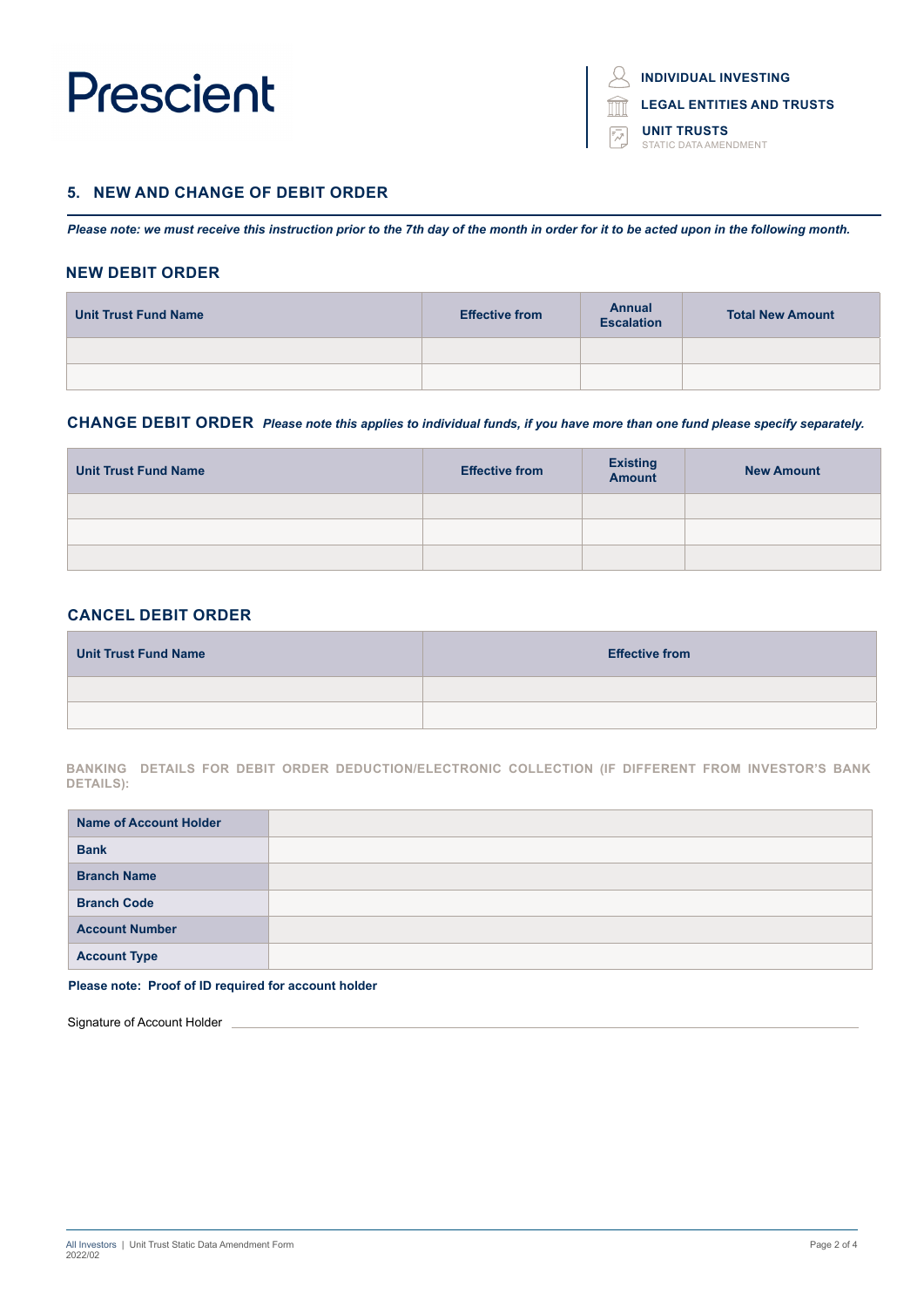$\Box$ 

 $\Box$ 

**INDIVIDUAL INVESTING**

**LEGAL ENTITIES AND TRUSTS**

**UNIT TRUSTS** STATIC DATA AMENDMENT

### **6. INTEREST AND DIVIDENDS DISTRIBUTIONS**

Pay all future distributions into my bank account (these will be paid into the bank account on record)

Reinvest all future distributions

If your distribution is below R1 000 it will be automatically re-invested

### **7. REGULAR WITHDRAWALS**

| New                                                                                                                                                                                                                                            |         |           |            |          |
|------------------------------------------------------------------------------------------------------------------------------------------------------------------------------------------------------------------------------------------------|---------|-----------|------------|----------|
| Existing                                                                                                                                                                                                                                       |         |           |            |          |
| Your regular payment will be paid on the 25th of the relevant month, but may only reflect in your bank account up to two business days<br>later. You cannot select to receive a regular withdrawal from a Rand denominated offshore portfolio. |         |           |            |          |
| Payment frequency                                                                                                                                                                                                                              | Monthly | Quarterly | Biannually | Annually |

| <b>Unit Trust Portfolio</b> | <b>Regular Withdrawal Amount</b> |
|-----------------------------|----------------------------------|
|                             | R                                |
|                             | R                                |
| <b>Total</b>                | R                                |

## **8. CHANGE TO FINANCIAL ADVISOR FEE**

Please amend the current financial advisor fee structure on this investment to **with the Structure on the structure** 

## **9. CHANGE TO FINANCIAL ADVISOR**

| Please add a new advisor to my investment                                                                                                                                                                                                       |                           |
|-------------------------------------------------------------------------------------------------------------------------------------------------------------------------------------------------------------------------------------------------|---------------------------|
| Please amend my existing advisor                                                                                                                                                                                                                |                           |
| Name of Financial Advisor                                                                                                                                                                                                                       |                           |
| Name of Financial Services Provider (FSP)                                                                                                                                                                                                       | <b>FSP License Number</b> |
| Contact Tel No<br>the control of the control of the control of the control of the control of the control of the control of the control of the control of the control of the control of the control of the control of the control of the control |                           |
| Section to be completed by Financial Advisor.                                                                                                                                                                                                   |                           |
| I am a new Advisor<br>New Advisors need to complete a Prescient Advisor Agreement.                                                                                                                                                              |                           |
| Existing Prescient Advisor code (Entity ID):                                                                                                                                                                                                    |                           |
| Email address for correspondence:                                                                                                                                                                                                               |                           |